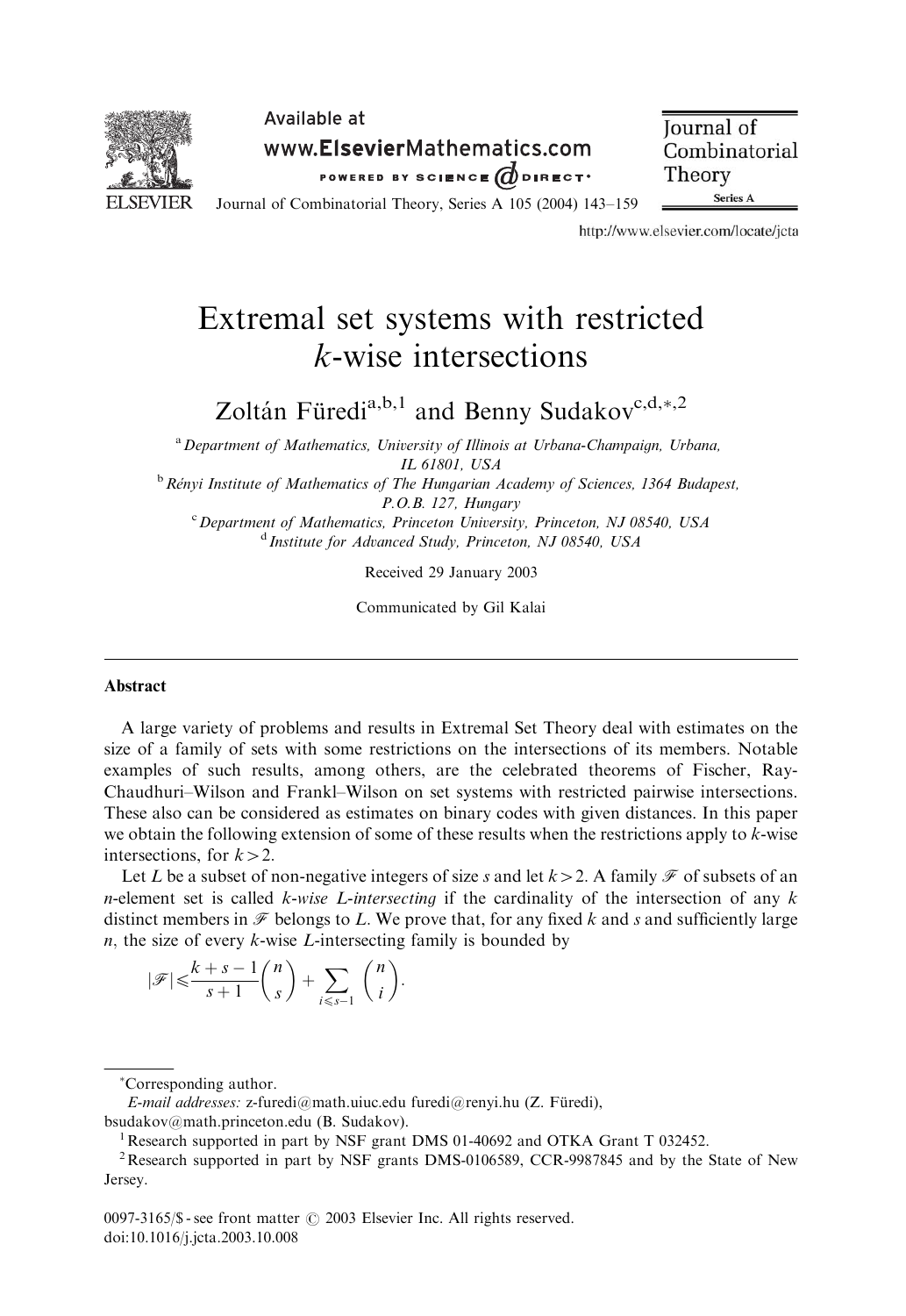This result is asymptotically best possible. In addition, we show that for an extremal  $k$ -wise L-intersecting family, L consists of s consecutive integers. Our proof combines tools from linear algebra with some combinatorial arguments.

 $\odot$  2003 Elsevier Inc. All rights reserved.

#### 1. Introduction

Problems and results concerning the maximum cardinality of set systems with certain restrictions on the intersections of its members are at the heart of Extremal Set Theory. These problems have been studied intensively during the last half century, with many papers, and an excellent monograph by Babai and Frankl [\[2\]](#page-16-0) devoted to the subject and its diverse applications. These also can be considered as estimates on binary codes with given distances. One rather general problem of this type can be described as follows.

Let  $\mathcal F$  be a family of subsets of an *n*-element set and let L be a set of non-negative integers. The family  $\mathcal F$  is called *uniform* if all its members have the same size. For an integer  $k\geq 2$ , we also say that  $\mathcal F$  is k-wise L-intersecting if the cardinality of the intersection of any k distinct members in  $\mathscr F$  belongs to L. Given a particular set L. what is the maximum number of members of a  $k$ -wise L-intersecting family? No general answer to this problem has been found or conjectured, but a number of appealing partial results are known. Here we list some of them, starting with the most studied case, when  $k = 2$ .

One of the first such results was obtained by Majumdar [\[10\]](#page-16-0) and rediscovered by Isbell [\[9\]](#page-16-0). Extending some earlier results of Fisher, they proved that if  $\mathcal F$  is a family of subsets of an *n*-element set such that the intersection of any two members of  $\mathcal F$ has the same non-zero cardinality, then  $|\mathscr{F}| \le n$ . Ray-Chaudhuri and Wilson [\[11\]](#page-16-0) and Frankl and Wilson [\[3\]](#page-16-0) generalized this result and obtained tight bounds on uniform and non-uniform pairwise L-intersecting families. In particular, in [\[3\]](#page-16-0) it was proved that if  $|L| = s$  then the size of a 2-wise L-intersecting family is bounded by  $|\mathcal{F}| \le \sum_{i \le s} {n \choose i}$ . Frankl and Wilson [\[3\]](#page-16-0) also showed that the same bound remains true if  $L$  is a set of residues modulo a prime  $p$ , and we assume that the cardinality of pairwise intersections of members of  $\mathcal F$  modulo p is in L, but the size of every member of  $\mathcal F$  modulo p is not in L.

For  $k>2$ , the general problem of investigating k-wise intersection restrictions on families of sets was posed by Sós [\[12\]](#page-16-0). Füredi [\[6\]](#page-16-0) proved, that for  $t$ -uniform families, the order of magnitude of the largest set system satisfying  $k$ -wise or just pairwise intersection constraints are the same. The constant in [\[6\]](#page-16-0) is very large, but depends only on k and t. Vu [\[14\]](#page-16-0) considered families of sets with restricted k-wise intersections modulo two and established bounds for the size of such set systems. A sharp bound for this problem was obtained in [\[13\].](#page-16-0) Grolmusz [\[7\]](#page-16-0) and Grolmusz and Sudakov  $[8]$  studied restricted  $k$ -wise intersections modulo an arbitrary prime. They proved that if the cardinality of k-wise intersections of members of  $\mathcal F$  modulo a prime p is in a set L of size s, and the size of every member of  $\mathcal F$  modulo p is not in L,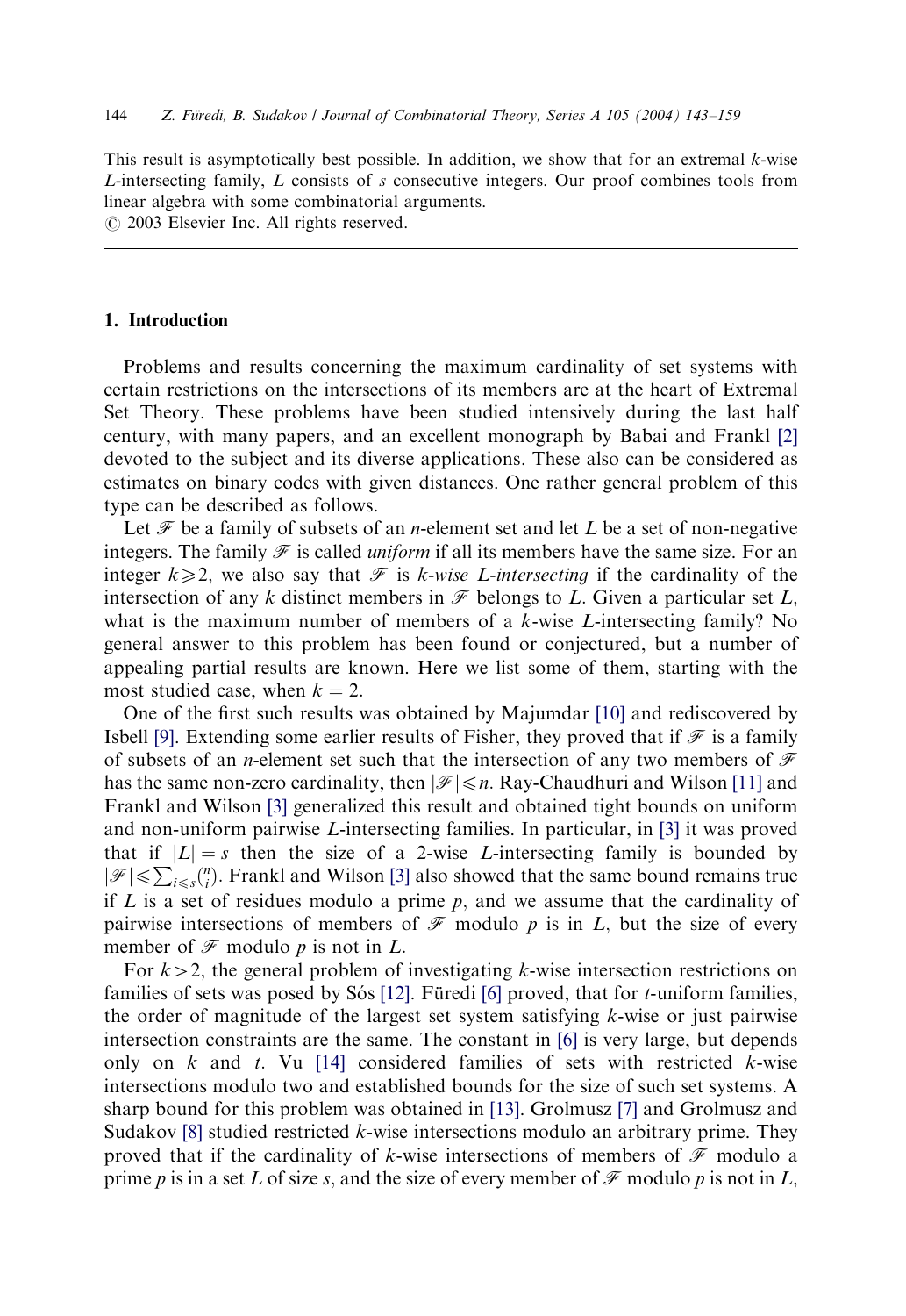then  $|\mathscr{F}| \leq (k-1) \sum_{i \leq s} {n \choose i}$ . Recently, their result was slightly improved in [\[13\]](#page-16-0) by an additive factor depending on  $k$ . On the other hand, Grolmusz and Sudakov showed in [\[8\]](#page-16-0) that the above bound is asymptotically tight. They also obtained the following non-modular version of this result.

**Theorem 1.1.** Let  $\mathcal{F}$  be a family of subsets of an n-element set, L be a subset of nonnegative integers of size s and let  $k\geqslant 2$ . If  $\mathcal F$  is a k-wise L-intersecting family then  $|\mathscr{F}| \leqslant (k-1) \sum_{i \leqslant s} {n \choose i}.$ 

The tightness of the above bound was left in [\[8\]](#page-16-0) as an open question. In this paper we will answer this question negatively and obtain the following improvement of Theorem 1.1.

**Theorem 1.2.** Let L be a subset of non-negative integers of size s, let  $k \geq 2$  and let  $\mathcal{F}$  be a k-wise L-intersecting family of subsets of an n-element set. Then there exists an integer  $n_0 = n_0(k, s)$  such that for all  $n > n_0$ 

$$
|\mathscr{F}|{\leqslant} \frac{k+s-1}{s+1}\binom{n}{s}+\sum_{i{\leqslant} s-1}\binom{n}{i}.
$$

Our result is asymptotically best possible and its proof combines tools from linear algebra with some combinatorial arguments. In addition, we show that for  $k \geq 3$ , if  $\mathscr{F}$  is the largest k-wise L-intersecting family with  $|L| = s$  then  $L = \{0, 1, ..., s - 1\}$ . The special case of the above statement, when  $s = 1$ , was independently obtained by Szabó and Vu in [\[13\]](#page-16-0), where they conjectured the more general result of Theorem 1.2. Also note that the special case  $k = 2$  of our result corresponds to the Frankl–Wilson theorem. Thus we need to prove Theorem 1.2 only when  $k \ge 3$ .

The rest of this paper is organized as follows. In the next section we study  $k$ -wise L-intersecting families for  $L = \{0, 1, ..., s - 1\}$  and present a construction which shows that our main result is asymptotically tight. In Section 3 we obtain a Frankl– Wilson-type result for pairs of families of sets with restricted intersections. Using this result we can immediately obtain a k-wise version of the non-uniform Fischer inequality. In Section 4 we establish some structural properties of extremal k-wise Lintersecting families. In particular, we show that one can assume that  $0 \in L$ . The proof of our main result appears in Section 5. The final section contains some concluding remarks. Throughout the paper we omit all floor and ceiling signs whenever these are not crucial, to simplify the presentation.

#### 2. Intersections of size  $0, 1, \ldots, s - 1$

In this section we study k-wise L-intersecting families for  $L = \{0, 1, ..., s - 1\}$ . We start with a simple upper bound on the size of such set systems. In particular, this bound shows that in this case the assertion of Theorem 1.2 is indeed true. We need the following definition. An  $S_{\lambda}(v, k, t)$  block design is a k-uniform family of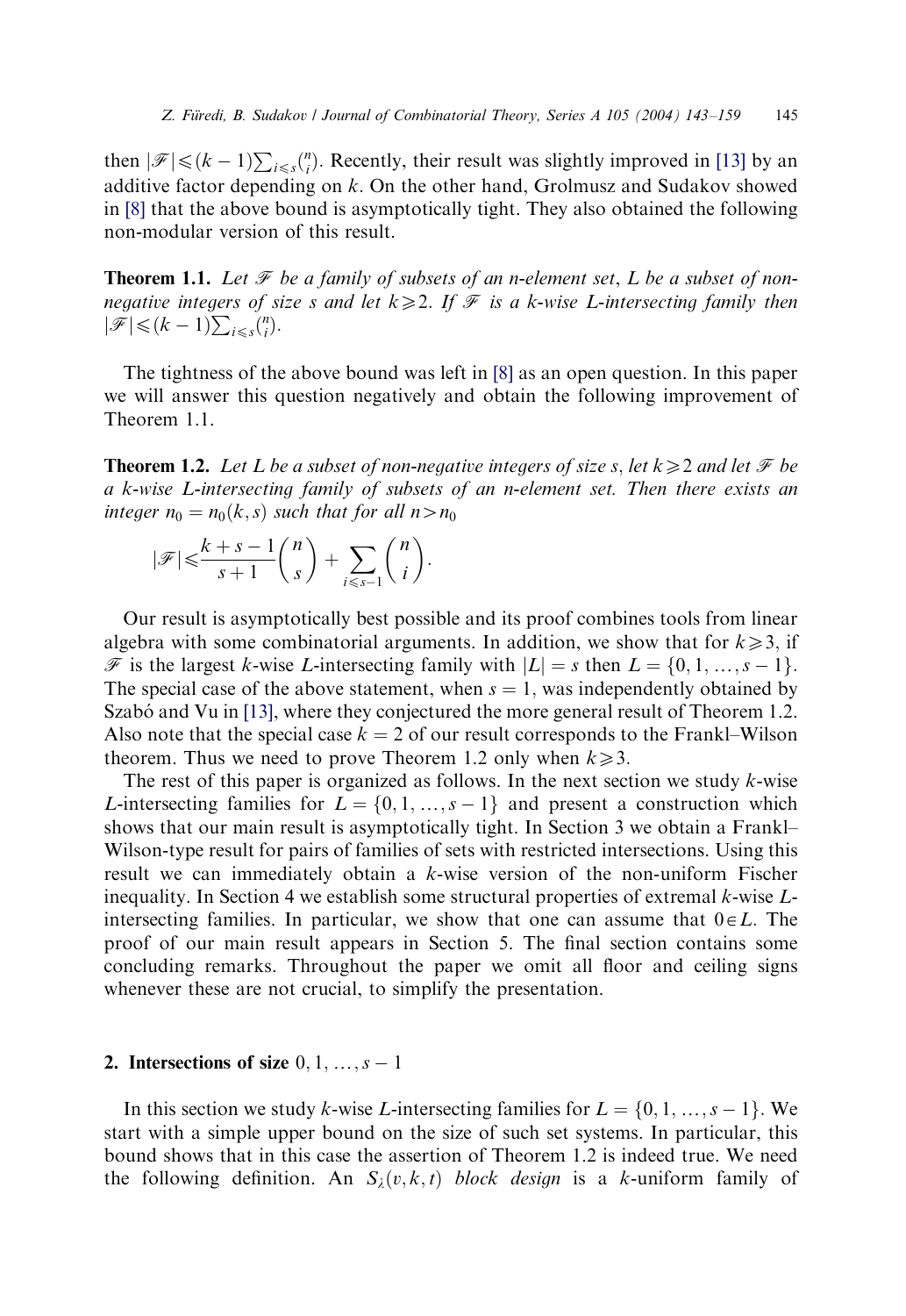subsets of a *v*-element set such that each *t*-set is contained in exactly  $\lambda$  members of the family.

**Lemma 2.1.** Let  $k \geq 3$  and s be two positive integers and let  $L = \{0, 1, ..., s - 1\}$ . If F is a k-wise L-intersecting family of subsets of an n-element set, then

$$
|\mathscr{F}| \leqslant \frac{k-2}{s+1} {n \choose s} + \sum_{i=0}^s {n \choose i} = \frac{k+s-1}{s+1} {n \choose s} + \sum_{i \leqslant s-1} {n \choose i}.
$$

Here equality holds only if there exists an  $S_{k-2}(n, s+1, s)$  design.

**Proof.** Denote by x the number of sets in  $\mathcal F$  of size exactly s, and by y the number of sets in  $\mathcal F$  of size at least  $s + 1$ . Since the remaining sets in this set system are of size at most  $s - 1$  we obtain that

$$
|\mathscr{F}| \leq x + y + \sum_{i \leq s-1} {n \choose i}.
$$

Let us count the number of pairs  $(U, F)$ , where U is a subset of size s of the ground set, F is a member of  $\mathcal F$  and  $U \subseteq F$ . Since every set of size larger than s has at least  $s + 1$  subsets of size s we conclude that this number is at least  $x + (s + 1)y$ . On the other hand the multiplicity of every set of size s in this counting is at most  $k - 1$ . Indeed, if some set U of size s was counted k times, then there exist k distinct sets  $A_1, ..., A_k \in \mathcal{F}$  such that  $U \subseteq A_i$  and therefore  $|A_1 \cap ... \cap A_k| \geq |U| = s$ . This contradicts the fact that the family  $\mathcal F$  is k-wise L-intersecting. Since the total number of subsets of size s is at most  $\binom{n}{s}$ , we have that  $x + (s+1)y \leq (k-1)\binom{n}{s}$ . Note that, by definition,  $x \leq \binom{n}{s}$ . Taking this into account, we obtain

$$
(s+1)(x+y) = x + (s+1)y + sx \leq (k-1)\binom{n}{s} + s\binom{n}{s}
$$

$$
= (k+s-1)\binom{n}{s}.
$$

Therefore

$$
|\mathscr{F}|{\leqslant} x+y+\sum_{i{\leqslant} s-1} \binom{n}{i}{\leqslant} \frac{k+s-1}{s+1} \binom{n}{s}+\sum_{i{\leqslant} s-1} \binom{n}{i}.
$$

To check the case of equality is simple. This completes the proof of the lemma.  $\Box$ 

Next we present a construction of a set system which gives a lower bound on the size of the largest k-wise L-intersecting family with  $L = \{0, 1, ..., s - 1\}$ . This construction also shows that the result of Theorem 1.2 is asymptotically best possible.

**Lemma 2.2.** For all positive integers s and  $3 \le k \le n$  there exists a family  $\mathcal F$  of subsets of an n-element set of size at least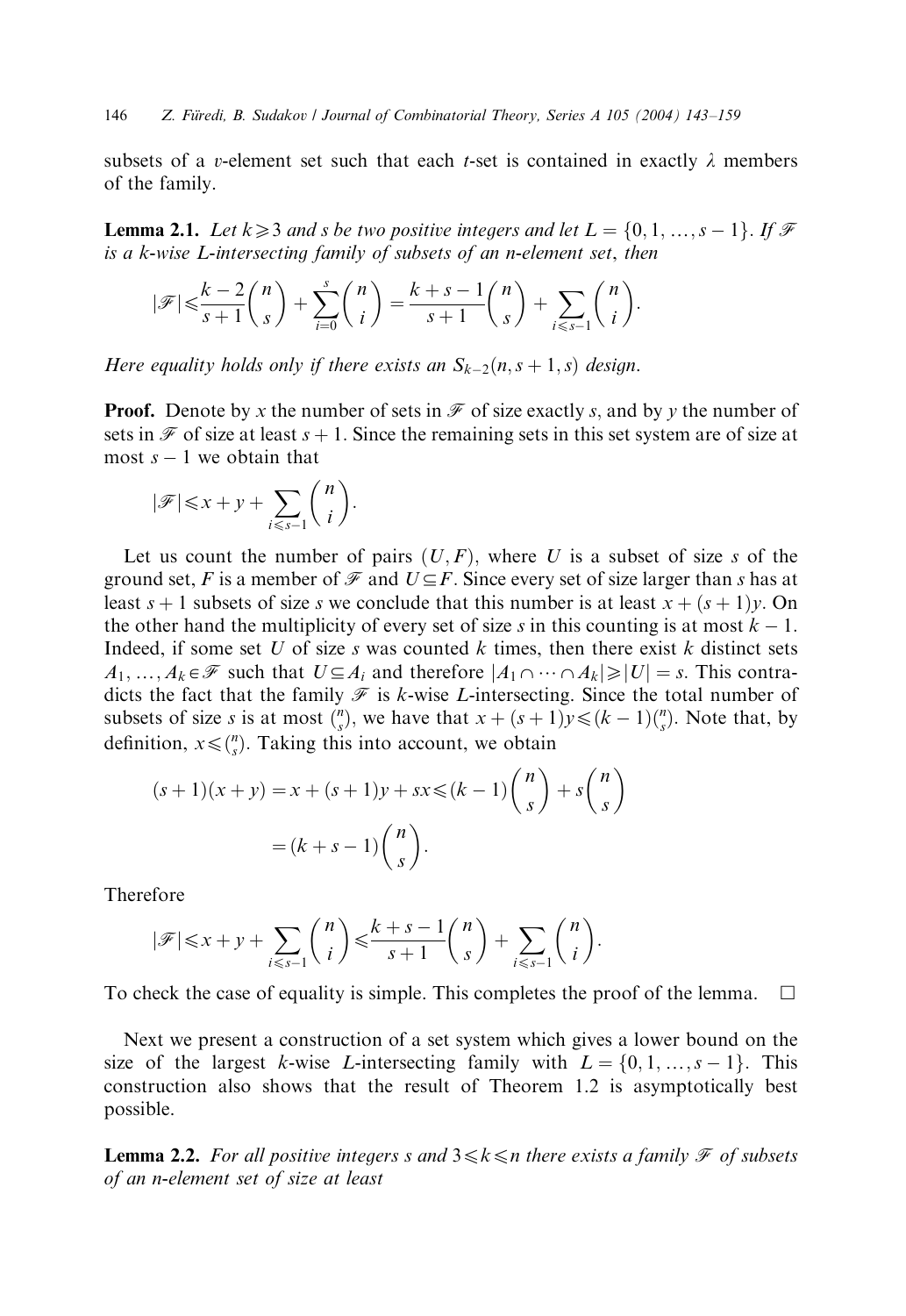$$
|\mathscr{F}| \geqslant \frac{k-2}{s+1} \left(1 - \frac{s}{n}\right) \binom{n}{s} + \sum_{i=0}^{s} \binom{n}{i},
$$

such that  $0 \leq |A_1 \cap \cdots \cap A_k| \leq s - 1$  for any collection of k distinct members of  $\mathcal{F}$ .

**Proof.** To prove the lemma we use a variant of a well-known construction related to a special case of the celebrated Erdős–Hanani conjecture.

For every integer  $0 \le i \le n - 1$  let  $\mathcal{C}_i$  be a family of subsets of  $[n] = \{1, ..., n\}$  of size s + 1 whose elements sum up to i (mod n) for all  $C \in \mathcal{C}_i$ . Clearly all the families  $\mathcal{C}_i$  are pairwise disjoint and their union contains all subsets of  $[n]$  of size  $s + 1$ . Also by definition, it is easy to see that for a fixed i every subset of  $[n]$  of size s is contained in at most one member of  $\mathcal{C}_i$ . Let  $\mathcal{C}_{i_1}, \ldots, \mathcal{C}_{i_{k-2}}$  be the  $k-2$  largest families, then

$$
\left|\bigcup_{j=1}^{k-2} \mathcal{C}_j\right| \geq \frac{k-2}{n} {n \choose s+1}
$$

and every subset of |n| of size s is contained in at most  $k - 2$  members of this union.

Let  $\mathcal F$  be a set system, composed of all subsets of  $[n]$  of size at most s together with the members of  $\cup_j \mathscr{C}_{i_j}$ . Then the size of  $\mathscr{F}$  is at least

$$
|\mathscr{F}| \geqslant \frac{k-2}{n} {n \choose s+1} + \sum_{i=0}^{s} {n \choose i} = \frac{k-2}{s+1} \left(1 - \frac{s}{n}\right) {n \choose s} + \sum_{i=0}^{s} {n \choose i},
$$

and every subset of |n| of size s is contained in at most  $k - 1$  members of  $\mathcal{F}$ . This implies that  $0 \le |A_1 \cap \cdots \cap A_k| \le s - 1$  for any collection of k distinct members of  $\mathcal F$ and completes the proof.  $\Box$ 

Finally from the above two lemmas we can immediately deduce the following corollary.

**Corollary 2.3.** Let  $3 \le k \le n$  and  $s = o(n)$  be two positive integers and let  $L =$  $\{0, 1, ..., s - 1\}$ . Let F be a largest possible k-wise L-intersecting family of subsets of an n-element. Then  $\mathscr F$  satisfies

$$
|\mathscr{F}| = (1 + o(1))\frac{k+s-1}{s+2} {n \choose s}.
$$

#### 3. k-wise non-uniform Fisher inequality

In this section we deal with another special case of the restricted  $k$ -wise intersections problem. We consider extremal set systems whose  $k$ -wise intersections are all of size  $\lambda$ . In this case we are able to prove a tight bound on the size of such a set system and also give a characterization of the extremal configurations. First we need the following Frankl–Wilson-type result for pairs of families of sets with restricted intersection, which might be of independent interest.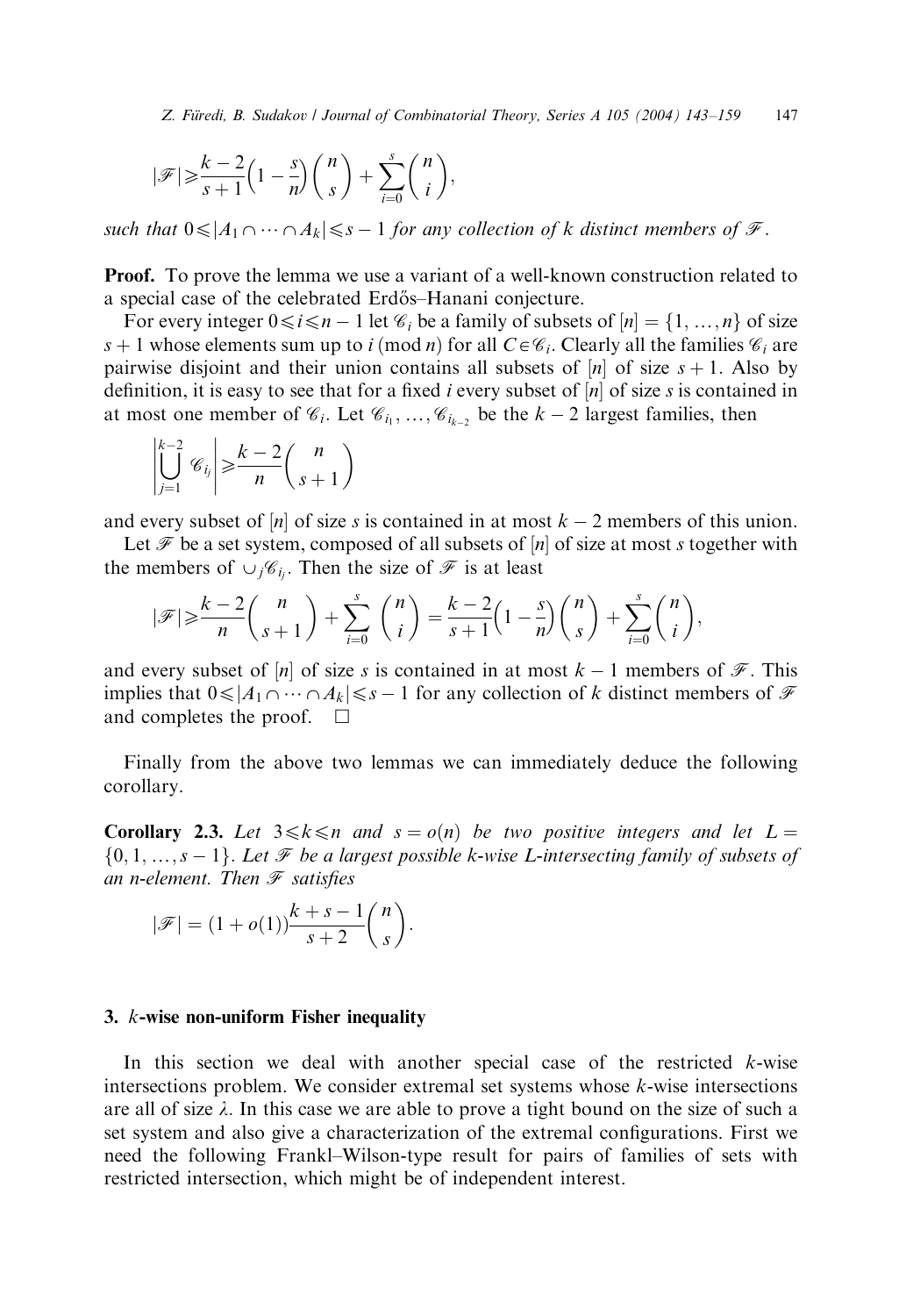**Lemma 3.1.** Let L be a subset of non-negative integers of size s and let  $A_1, \ldots, A_m$  and  $B_1, \ldots, B_m$  be two families of subsets of the same n-element set satisfying

(i)  $|A_i \cap B_i| \notin L$  for all  $1 \le i \le m$ ; (ii)  $|A_i \cap B_i| \in L$  for all  $1 \leq j < i \leq m$ .

Then  $m \leqslant \sum_{i \leqslant s} {n \choose i}$ .

**Proof.** Let  $L = \{l_1, ..., l_s\}$ . With each of the sets  $A_i, B_i$  we associate its characteristic vector, which we denote by  $a_i, b_i$  respectively. To prove the lemma we use an approach introduced in [\[1\].](#page-16-0)

Let Q denote the set of rational numbers. For  $x, y \in \mathbb{Q}^n$ , let  $x \cdot y$  denote their standard scalar product. Clearly  $a_i \cdot b_i = |A_i \cap B_i|$ . For  $i = 1, ..., m$  let us define the polynomial  $f_i$  in *n* variables as

$$
f_i(x) = \prod_{r=1}^s (x \cdot b_i - \ell_r).
$$

Let us restrict the domain of the polynomials  $f_i$  to the set  $\{0, 1\}^n \subset \mathbb{Q}^n$ . Since in this domain  $x_i^2 = x_i$  for each variable, every polynomial is, in fact, multilinear. Indeed, for each monomial of  $f_i$ , we can reduce the exponent of each occurring variable to 1. Using properties (i) and (ii) we obtain that for all  $1 \le j \le i \le m$ 

$$
f_i(a_i) \neq 0
$$
, but  $f_i(a_j) = 0$ .

We claim that the polynomials  $f_1, \ldots, f_m$  are linearly independent as functions over **Q**. Indeed, assume that  $\sum \alpha_i f_i(x) = 0$  is a non-trivial linear relation, where  $\alpha_i \in \mathbf{Q}$ . Let  $i_0$  be the smallest index such that  $\alpha_{i_0} \neq 0$ . Substitute  $a_{i_0}$  for x in this relation. Then it is easy to see that all terms but the one with index  $i_0$  vanish, with the consequence  $\alpha_{i_0} = 0$ , contradiction. On the other hand, each  $f_i$  belongs to the space of multilinear polynomials of degree at most s. The dimension of this space is  $\sum_{i=1}^{s} {n \choose i}$ , implying the desired bound on *m*. This completes the proof of the lemma.  $\Box$ 

Remark. This proof, with slight modification, can be used to show that the conclusion of the lemma follows under considerably weaker conditions. It is enough that for all  $j \lt i$ ,  $|A_i \cap B_i|$  belongs to at most s residue classes modulo some prime p, assuming that  $|A_i \cap B_i|$  does not belong to these residue classes. A special case, when  $p = 2$ , of such a result appeared in [\[2\]](#page-16-0).

We will illustrate an application of Lemma 3.1, by proving a  $k$ -wise version of the non-uniform Fisher inequality. This result was independently proved by Szabó and Vu [\[13\]](#page-16-0). They obtained a different proof of this theorem using an old result of Füredi [\[4\]](#page-16-0). They also treated the case when  $k > n$ .

**Theorem 3.2.** Let  $\lambda$  be a non-negative integer and let  $3 \leq k \leq n$ . If F is a family of subsets of an n-element set such that  $|A_1 \cap \cdots \cap A_k| = \lambda$  for any collection of k distinct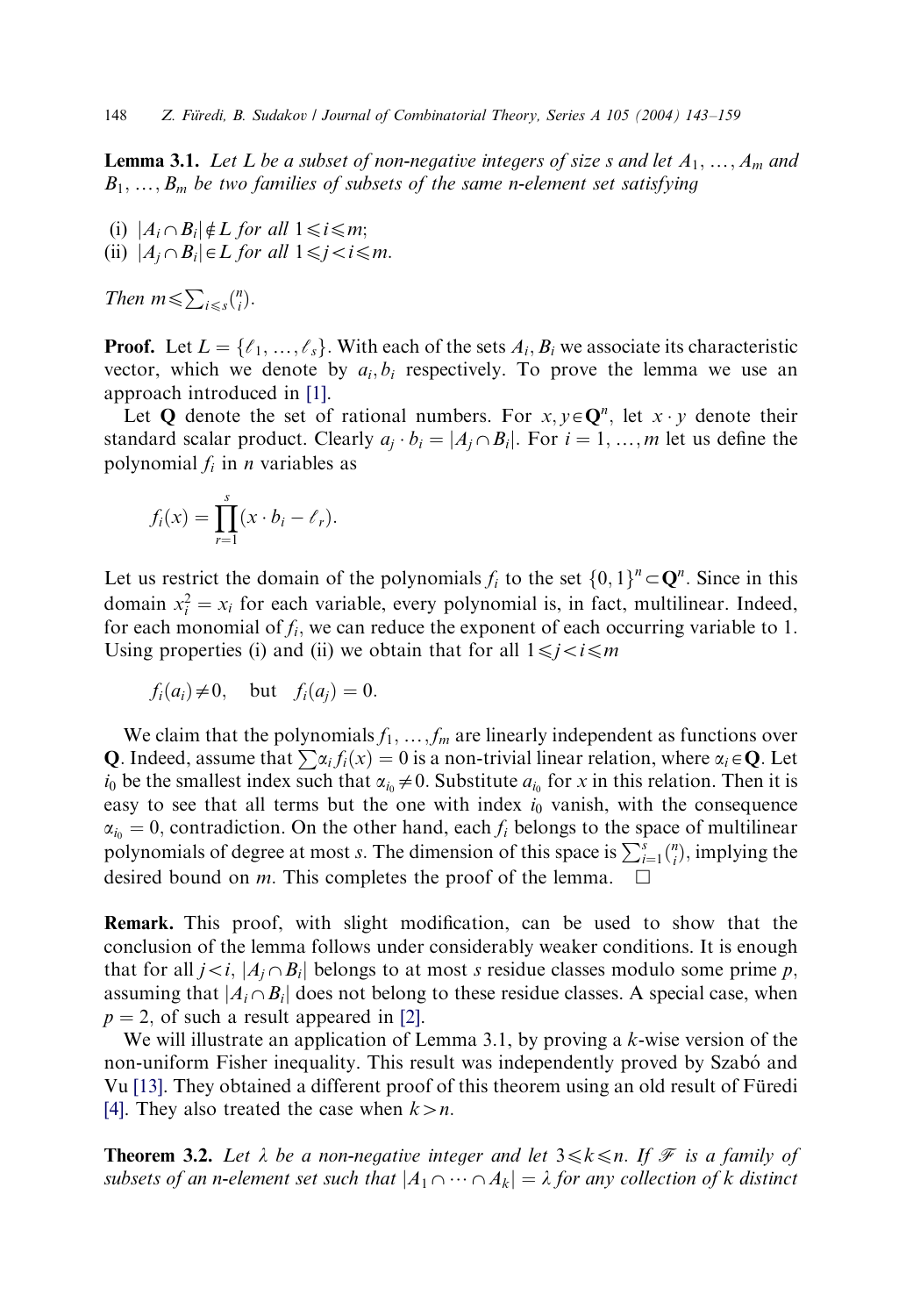members of  $\mathscr F$ , then

$$
|\mathcal{F}| \leqslant \frac{k}{2}n + 1.
$$

Moreover, the equality holds if and only if  $\lambda = 0$  and  $\mathscr F$  contains all sets of size at most one, together with the sets of size two which form a  $(k - 2)$ -regular graph on n vertices.

**Proof.** If  $\lambda = 0$  then the upper bound follows from the case  $s = 1$  of Lemma 2.1. In addition, the analysis of the proof of this lemma shows that the case of equality is only possible if  $\mathcal F$  contains all subsets of  $[n]$  of size at most one and the remaining members of  $\mathcal F$  form an  $S_{k-2}(n, 2, 1)$  block design, i.e., they are edges in some  $(k-2)$ regular graph.

Next suppose that  $\lambda > 0$  but there exist  $A_1, ..., A_{k-1} \in \mathcal{F}$  such that  $|A_1 \cap \cdots \cap A_{k-1}| = \lambda$ . Then, by definition, for any other  $A \in \mathcal{F}$  we have that  $|A\cap A_1\cap\cdots\cap A_{k-1}|=\lambda$  also. Therefore all other members of  $\mathscr F$  should contain the set  $X = A_1 \cap \cdots \cap A_{k-1}$ . Define a new set system  $\mathcal{F}' = \{A \setminus X | A \in \mathcal{F}\}\.$  Then it satisfies  $|\mathscr{F}'| = |\mathscr{F}|$  and has the property that any k distinct members of  $\mathscr{F}'$  have empty intersection. Also note that members of  $\mathcal{F}'$  are subsets of size  $n - \lambda$ . Therefore by the above discussion

$$
|\mathscr{F}| = |\mathscr{F}'| \leqslant \frac{k}{2}(n-\lambda) + 1 < \frac{k}{2}n + 1.
$$

Finally we can assume that the intersection of any  $k-1$  members of  $\mathcal F$  has size different from  $\lambda$ . Let  $\mathcal{F} = \{A_1, ..., A_m\}$ , then let  $\{A'_1, ..., A'_{m-k+2}\}$  and  $\{B'_1, ..., B'_{m-k+2}\}\$  be two new set systems defined by  $B'_i = A_i \cap \cdots \cap A_{i+k-2}$  and  $A'_i =$  $A_i$  for all  $1 \le i \le m - k + 2$ . Then, by definition,  $|A'_i \cap B'_i| = |A_i \cap \cdots \cap A_{i+k-2}| \ne \lambda$  for all *i*, but if  $j < i$  then  $|A'_j \cap B'_i| = |A_j \cap A_i \cap \dots \cap A_{i+k-2}| = \lambda$  since this is the size of the intersection of k distinct members of  $\mathscr F$ . Therefore by Lemma 3.1 we obtain that  $m - k + 2 \le n + 1$ . This implies that  $m \le n + k - 1$  and it is easy to check that  $n +$  $k - 1 < \frac{k}{2}n + 1$  for all  $3 \le k \le n$ . Hence configurations of size  $\frac{k}{2}n + 1$  exist only in case  $\lambda = 0$ . This completes the proof of the theorem.  $\Box$ 

## 4. Structural properties of extremal set systems

In this section we discuss some structural properties of extremal  $k$ -wise  $L$ intersecting families. First we study the intersection patterns of  $k - 1$  members of such a family. This is done in the following proposition, which might be of independent interest.

**Proposition 4.1.** Let  $L = \{ \ell_1, ..., \ell_s \}$  be a set of non-negative integers, let  $k \geq 3$  and let  $\mathscr F$  be a k-wise L-intersecting family of subsets of an n-element set. If there exists an index r,  $1 \le r \le s$  such that no intersection of  $k - 1$  distinct members of  $\mathcal F$  has size  $\ell_r$ ,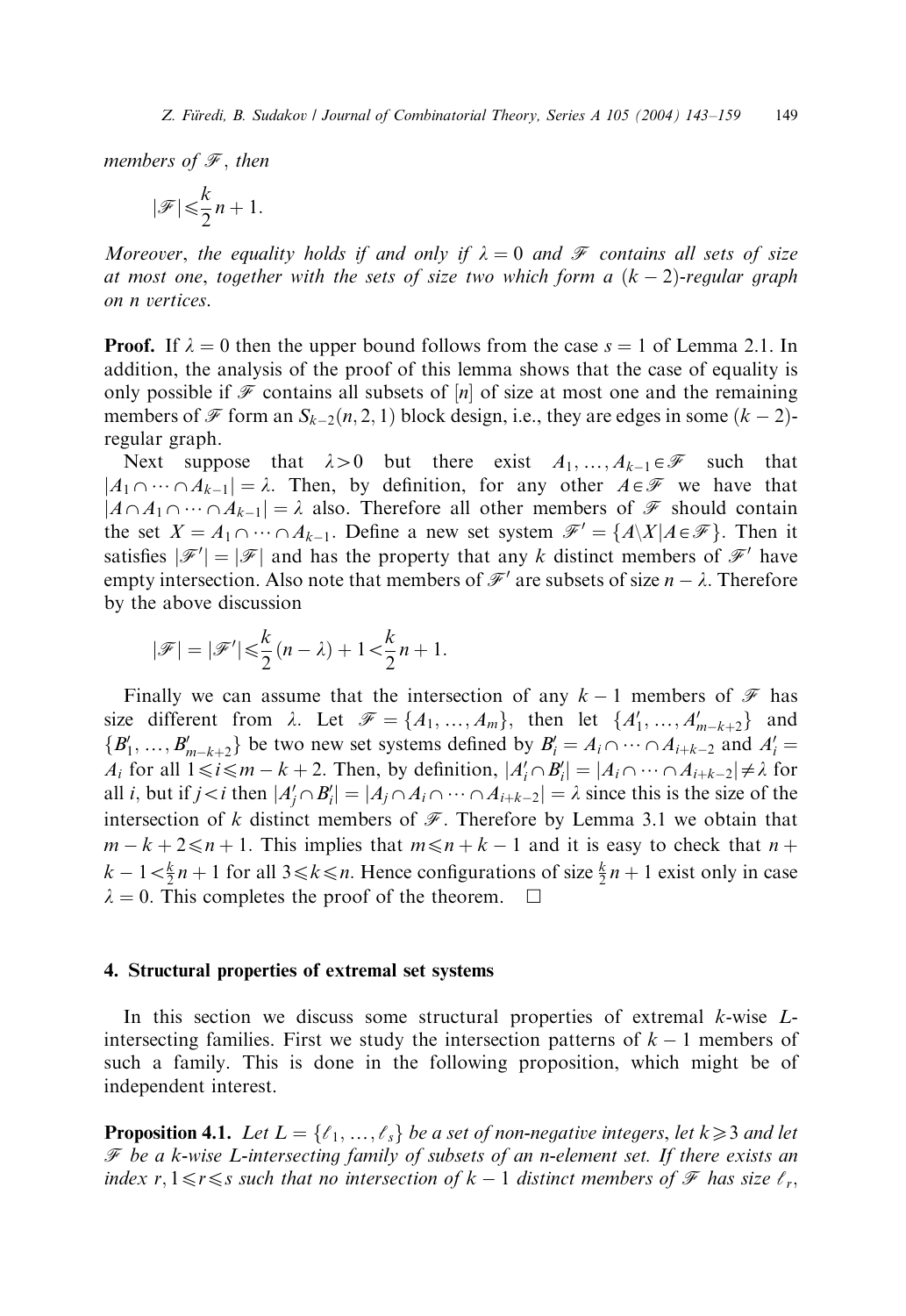then

$$
|\mathscr{F}| \leqslant {n \choose s} + (k-1) \sum_{i \leqslant s-1} {n \choose i}.
$$

**Proof.** Let  $\mathcal{F} = \{F_1, ..., F_m\}$  and let  $L' = L - \{\ell_r\}, |L'| = s - 1$ . To prove the statement, we partition  $\mathcal F$  into two families of sets  $\mathcal A$  and  $\mathcal F'$  with the following properties: there exists a family of sets  $\mathscr{B}$  such that the pair  $(\mathscr{A}, \mathscr{B})$  satisfies the condition of Lemma 3.1 and the family  $\mathcal{F}'$  is  $(k-1)$ -wise L'-intersecting. To do this we repeat the following procedure. For every  $0 \le t \le m - 1$ , suppose that after step t we have already constructed families of sets  $\mathcal{A} = \{A_1, ..., A_i\}, \mathcal{B} = \{B_1, ..., B_i\}$ and  $\mathcal{F}' = \{C_1, ..., C_i\}$  such that  $i + j = t$  and  $\mathcal{A} \cup \mathcal{F}' = \{F_1, ..., F_t\}$ . Consider two possible cases.

If there are indices  $t + 1 < t_1 < \cdots < t_{k-2}$  such that  $|F_{t+1} \cap F_{t_1} \cap \cdots \cap F_{t_{k-2}}| \notin L$ , then define  $A_{i+1} = F_{t+1}, B_{i+1} = F_{t+1} \cap F_{t_1} \cap \cdots F_{t_{k-2}}$  and proceed to the next step. Note that, by definition,  $|A_{i+1} \cap B_{i+1}| = |B_{i+1}| \notin L$  but  $|A_i \cap B_{i+1}| \in L$  for all  $j < i+1$ , since this is a size of intersection of k distinct members of  $\mathcal F$ .

Otherwise, suppose that  $|F_{t+1}\cap F_{t_1}\cap \cdots \cap F_{t_{k-2}}| \in L$  for every set of indices  $t +$  $1 < t_1 < \cdots < t_{k-2}$ . Since no  $k - 1$  members of  $\mathcal F$  have intersection size  $\ell_r$  we have that  $|F_{t+1} \cap F_{t_1} \cap \cdots \cap F_{t_{k-2}}| \in L'$ . In this case define  $C_{j+1} = F_{t+1}$  and continue. Clearly, by construction,  $\mathcal{F}'$  is a  $(k-1)$ -wise L'-intersecting family and in both cases after this step  $\mathscr{A} \cup \mathscr{F}' = \{F_1, ..., F_{t+1}\}.$ 

Let  $\mathscr A$  and  $\mathscr F'$  be the set systems obtained in the end of our procedure. Now we can apply Lemma 3.1 to bound the size of  $\mathscr A$  and Theorem 1.1 to estimate the size of  $\mathscr{F}'$ . Since  $\mathscr{F} = \mathscr{A} \cup \mathscr{F}'$  we obtain that

$$
|\mathscr{F}| \leq |\mathscr{A}| + |\mathscr{F}'| \leq \sum_{i \leq s} {n \choose i} + ((k-1) - 1) \sum_{i \leq s-1} {n \choose i} \\ = {n \choose s} + (k-1) \sum_{i \leq s-1} {n \choose i}.
$$

This completes the proof.  $\Box$ 

This result implies the following two corollaries. The first one, in particular, shows that to prove Theorem 1.2 we can assume that one of the intersection sizes is zero.

**Corollary 4.2.** Let  $L = \{ \ell_1 < \ell_2 < \cdots < \ell_s \}$  be a subset of non-negative integers of size s, let  $k\geqslant3$  and let  $\mathcal F$  be a k-wise L-intersecting family of subsets of an n-element set. If  $|\mathcal{F}| > \binom{n}{s} + (k-1) \sum_{i \leq s-1} \binom{n}{i}$  then there exists an  $\ell_1$ -set X such that  $X \subseteq A$  holds for every  $A \in \mathscr{F}$  . Moreover, there exists a k-wise  $L'$ -intersecting family  $\mathscr{F}'$  of subsets of an  $(n - \ell_1)$ -element set such that  $|\mathscr{F}'| = |\mathscr{F}|$  and  $0 \in L'.$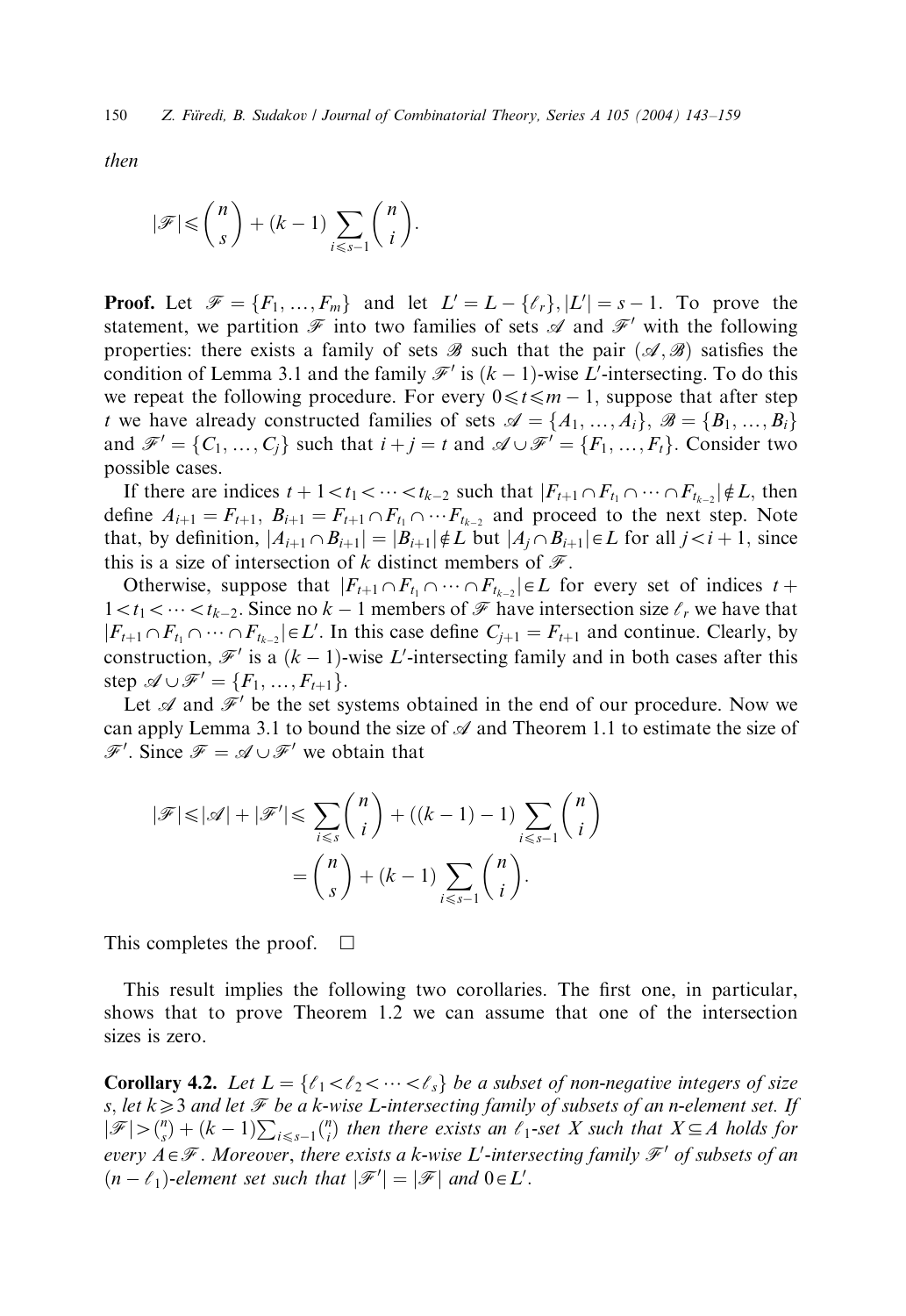**Proof.** Let  $L = \{ \ell_1 < \ell_2 < \cdots < \ell_s \}$  be such that  $\ell_1 > 0$ . If no intersection of  $k - 1$ distinct members of  $\mathcal F$  has size  $\ell_1$  then, by Proposition 4.1, we have a contradiction, as  $|\mathscr{F}| \leq {n \choose s} + (k-1) \sum_{i \leq s-1} {n \choose i}.$ 

Next suppose that there exist  $A_1, ..., A_{k-1} \in \mathcal{F}$  such that  $|A_1 \cap ... \cap A_{k-1}| = \ell_1$ . Then, by definition, for any other  $A \in \mathcal{F}$  we have that  $|A \cap A_1 \cap \cdots \cap A_{k-1}| = \ell_1$ also. Therefore all other members of  $\mathscr F$  should contain the set  $X = A_1 \cap \cdots \cap A_{k-1}$ . Now consider the family  $\mathscr{F}' = \{A \setminus X | A \in \mathscr{F}\}\$ . This is a k-wise L'-intersecting family of subsets of an  $(n - \ell_1)$ -element set with  $|\mathscr{F}'| = |\mathscr{F}|$  and  $L' =$  $\{0,\ell_2-\ell_1,\ldots,\ell_s-\ell_1\}$ .  $\square$ 

Given n, k and L, we denote by  $m_k(n,L)$  the maximum size of a k-wise Lintersecting family of subsets of an n-element set. Using this notation we can reformulate Corollary 4.2 as follows.

If 
$$
m_k(n, \{\ell_1, ..., \ell_s\}) > {n \choose s} + (k-1) \sum_{i \le s-1} {n \choose i},
$$
  
then  $m_k(n, \{\ell_1, ..., \ell_s\}) = m_k(n - \ell_1, \{0, \ell_2 - \ell_1, ..., \ell_s - \ell_1\}).$  (1)

**Corollary 4.3.** Let  $k \geq 3$  and  $\ell$  and s be positive integers and let  $L = \{\ell, \ell + 1, ..., \ell + 1\}$  $s - 1$ . If  $\mathcal F$  is a k-wise L-intersecting family of subsets of an n-element set and  $n \geq s^2 + 3s$ , then

$$
|\mathscr{F}| \leqslant \frac{k+s-1}{s+1} {n \choose s} + \sum_{i \leqslant s-1} {n \choose i}.
$$

**Proof.** Let  $\mathcal F$  be a family of subsets of an *n*-element set satisfying the conditions of the corollary and suppose for the sake of contradiction that  $|\mathscr{F}| > \frac{k+s-1}{s+1} {n \choose s} + \sum_{i \leq s-1} {n \choose i}$ . For  $n \geq s^2 + 3s$ , it is easy to check that this sum exceeds  $\binom{n}{s} + (k-1) \sum_{i \leq s-1} \binom{n}{i}$ . Then it follows from the previous corollary that all the members of  $\mathcal F$  contain a common  $\ell$ -set X. Finally, applying Lemma 2.1 for the family  $\mathcal{F}' = \{F\backslash X | F \in \mathcal{F}\}\$ , we obtain a contradiction which proves the claim.  $\square$ 

Note that this proof also gives the following upper bound which is valid for all  $n$ and  $k \geq 2$ .

$$
m_k(n, \{\ell, \ell+1, ..., \ell+s-1\}) \leqslant \frac{k+s-1}{s+1} {n \choose s} + (k-1) \sum_{i \leqslant s-1} {n \choose i}. \tag{2}
$$

In the next section we will show that (2) holds for  $m_k(n, L)$ , for every L.

Given a family  $\mathcal F$  and a point x in the underlying set, the *degree* deg<sub> $\mathcal F$ </sub> $(x)$  of x is the number of members of  $\mathcal F$  containing x. Another consequence of Proposition 4.1 is the following lemma.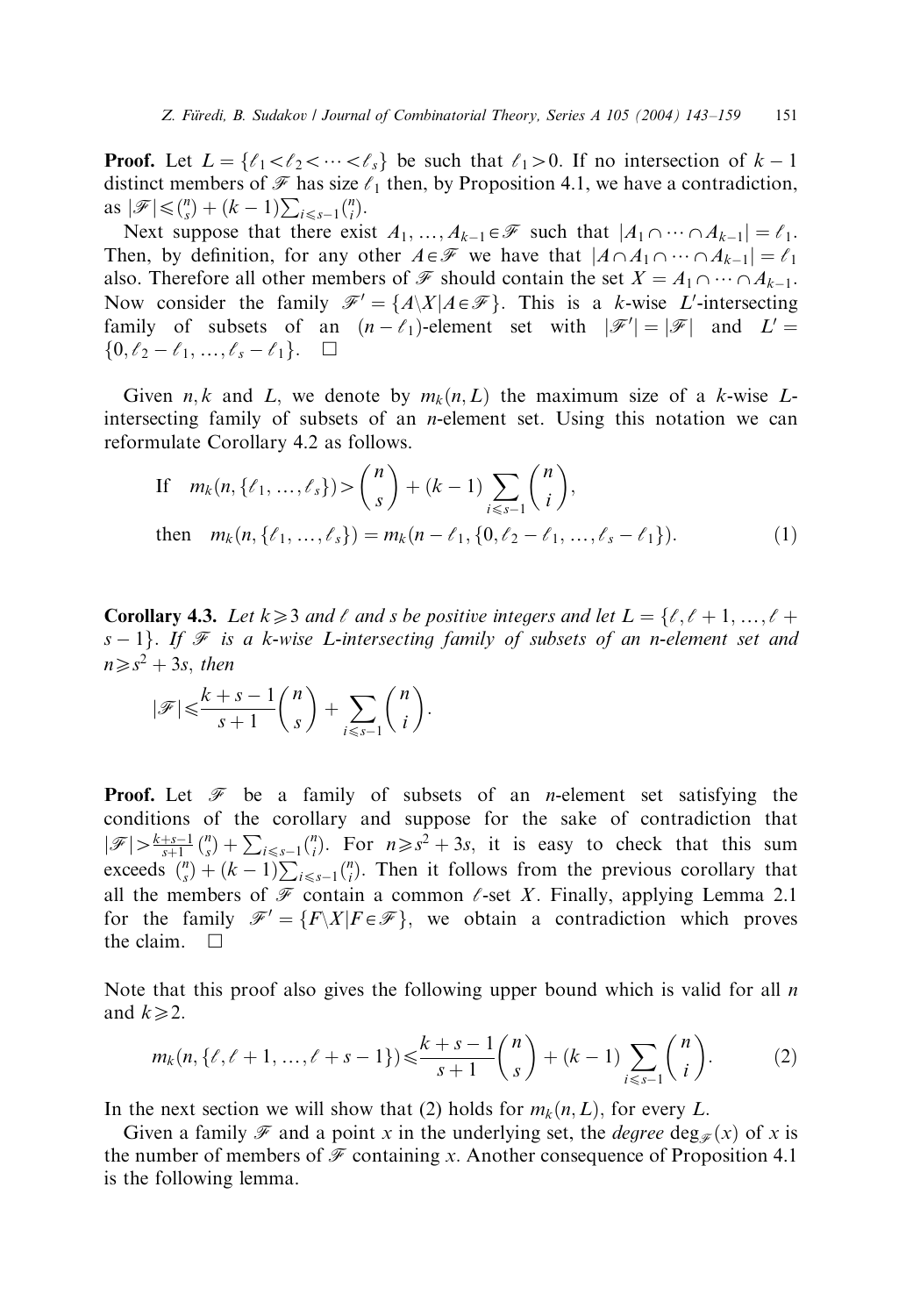**Lemma 4.4.** Let  $L = \{0, \ell_2, ..., \ell_s\}$  with  $\ell_2 \geq 2$ , let  $k \geq 3$  and let  $\mathcal{F}$  be a k-wise Lintersecting family of subsets of an n-element set. Suppose that for every x

$$
\deg_{\mathscr{F}}(x) > {n-1 \choose s-1} + (k-1) \sum_{i \leq s-2} {n-1 \choose i}.
$$

Then  $\ell_2$  divides  $\ell_3,\ldots,\ell_s$  and n, and

$$
|\mathscr{F}| \leq m_k \left( \frac{n}{\ell_2}, \left\{ 0, 1, \frac{\ell_3}{\ell_2}, \dots, \frac{\ell_s}{\ell_2} \right\} \right).
$$

**Proof.** Let x be an arbitrary element of the underlying set and let  $\mathcal{F}(x) =$  $\{F \in \mathcal{F} | x \in F\}$  and  $\mathcal{F}[x] = \{F \setminus \{x\} | F \in \mathcal{F}(x)\}$ . We have  $|\mathcal{F}[x]| = |\mathcal{F}(x)| > \binom{n-1}{s-1} + \binom{n-1}{s-1}$  $(k-1)\sum_{i\leq s-2} {n-1 \choose i}$ . Since  $\mathcal{F}[x]$  is a k-wise  $\{\ell_2-1,\ldots,\ell_s-1\}$ -intersecting family on  $n-1$  elements, by Proposition 4.1 there are  $k-1$  members of  $\mathcal{F}[x]$  whose intersection has size  $\ell_2$  – 1. This implies that there are sets  $F_1, ..., F_{k-1} \in \mathcal{F}(x)$  such that the size of their intersection equals  $\ell_2$ . Write  $A(x) = F_1 \cap \cdots \cap F_{k-1}$ . Clearly  $|F \cap A(x)| \in L$  for every  $F \in \mathcal{F} - \{F_1, ..., F_{k-1}\}$ , since this is a size of intersection of k distinct members of  $\mathcal F$ . In addition, since  $\ell_1 = 0 \leq |F \cap A(x)| \leq |A(x)| = \ell_2$ , then  $|F \cap A(x)|$  can be only 0 or  $|A(x)|$ . Therefore every member of  $\mathscr F$  is either disjoint from  $A(x)$  or contains it. The same argument holds for every vertex of  $\mathcal F$  and we get that for vertices  $x \neq y$  the sets  $A(x)$  and  $A(y)$  are either disjoint or coincide. Thus the *n*-element vertex set of F can be partitioned into  $n/\ell_2$  blocks from  $\mathcal{A} = \{A(x)\}\.$  So, in particular,  $\ell_2$  divides n. Also we have that every  $F \in \mathcal{F}$  is a disjoint union of such blocks.

Define a family  $\mathscr G$  on the blocks  $\mathscr A$  as follows. For  $F \in \mathscr F$  define  $G(F)$  =  $\{A \in \mathcal{A} | A \subseteq F\}$  and let  $\mathcal{G} = \{G(F) | F \in \mathcal{F}\}\$ . Then  $|\mathcal{G}| = |\mathcal{F}|$  and  $\mathcal{G}$  is a k-wise L'intersecting family on  $n' = |\mathcal{A}| = n/\ell_2$  vertices where  $L' = \{\ell_i/\ell_2 | \ell_i \in L \text{ and } \ell_i/\ell_2\}$ is an integer}. In the case of  $s' = |L'| < |L| = s$  consider the family  $\mathcal{G}(x) =$  $\{G(F)|x \in F\}$ . Note that  $\mathcal{G}(x)$  is a k-wise L''-intersecting family on n' elements with  $L'' = L' - \{0\}$ . Thus, by Theorem 1.1, we obtain

$$
|\mathscr{F}[x]| = |\mathscr{G}(x)| \leq (k-1) \sum_{i \leq s'-1} \binom{n'}{i} \leq (k-1) \sum_{i < s-1} \binom{n-1}{i},
$$

which contradicts our minimum degree assumption. Therefore  $|L'| = s$  and  $\ell_2$ divides  $\ell_i$  for all i.  $\Box$ 

**Corollary 4.5.** Let  $L = \{0, \ell_2, ..., \ell_s\}$  with  $\ell_2 \geq 2$ , let  $k \geq 3$  and let  $\mathcal{F}$  be a k-wise L-intersecting family of subsets of an n-element set. If  $\ell_2$  does not divide each  $\ell_3,\ldots,\ell_s$ , then

$$
|\mathscr{F}| \leq {n \choose s} + (k-1) \sum_{i \leq s-1} {n \choose i}.
$$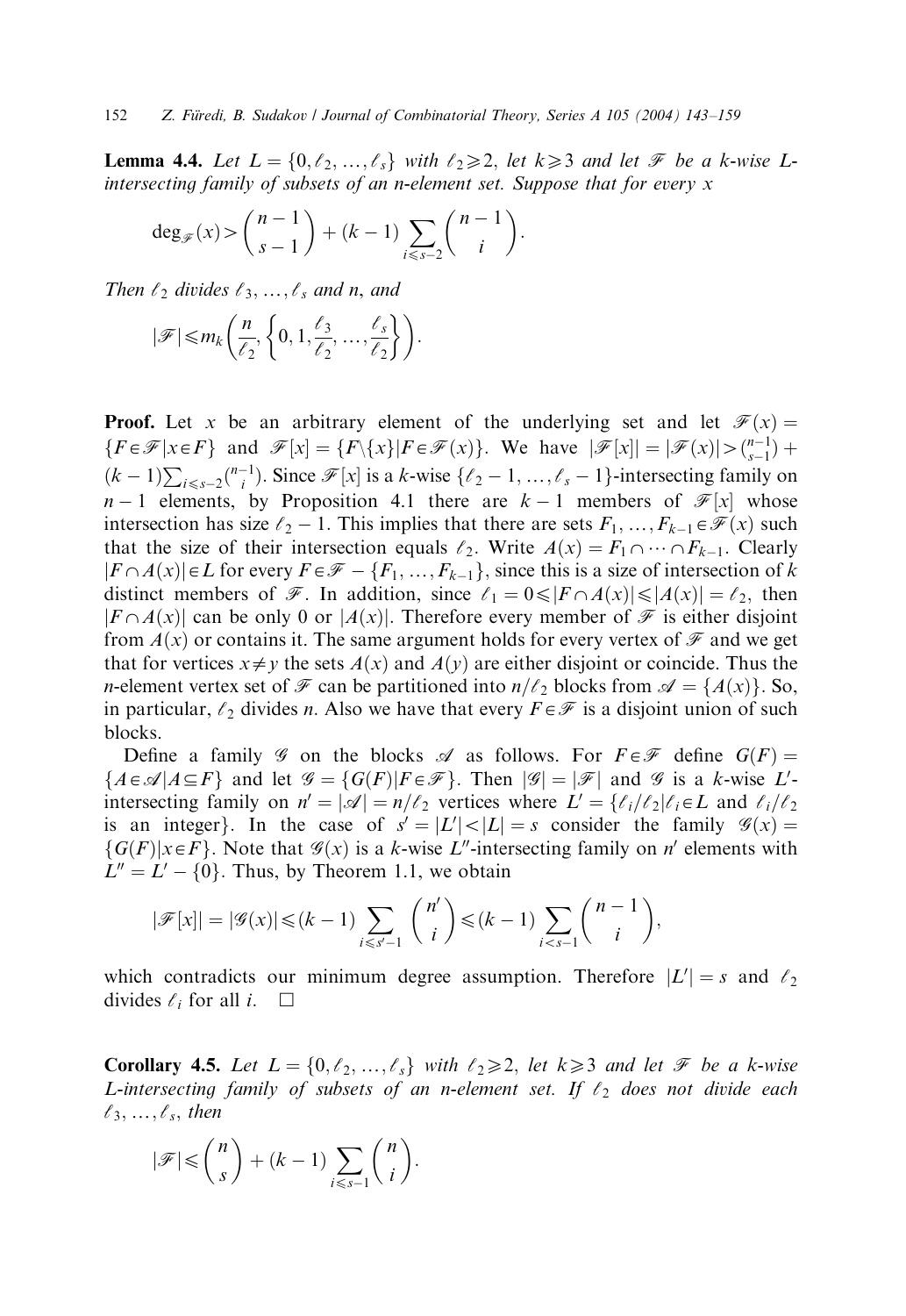**Proof.** We use induction on *n*. Obviously  $|\mathcal{F}| \le 2^n$ , so the result is true for  $n \le s$ . Since  $\ell_2$  does not divide each  $\ell_3, \ldots, \ell_s$ , we have by the previous lemma that there is an element x in the underlying set such that  $|\mathscr{F}(x)| \leq {n-1 \choose s-1} + (k-1) \sum_{i \leq s-2} {n-1 \choose i}$ , where  $\mathcal{F}(x) = \{F \in \mathcal{F} | x \in F\}$ . Note that  $\mathcal{F}(\mathcal{F}(x))$  is k-wise L-intersecting on  $n - 1$  elements so by induction hypothesis its size is at most  $\binom{n-1}{s} + (k-1) \sum_{i \leq s-1} \binom{n-1}{i}$ . This together with the upper bound on  $|\mathcal{F}(x)|$  adds up to  $\binom{n}{s} + (k-1) \sum_{i \leq s-1} \binom{n}{i}$ , as claimed.  $\square$ 

### 5. Proof of the main result

In this section we present a proof of Theorem 1.2 in the following stronger form. To state it we define

$$
c(k, s) = \max\bigg\{1, \frac{k+1}{(s+1)(s+2)}\bigg\}.
$$

**Theorem 5.1.** Let  $L = \{l_1 < l_2 < \cdots < l_s\}$  be a set of non-negative integers, let  $k\geqslant 2$  and let  $\mathcal F$  be a k-wise L-intersecting family of subsets of an n-element set. Then

$$
|\mathscr{F}|{\leqslant} \frac{k+s-1}{s+1}\binom{n}{s}+(k-1)\sum_{i\leqslant s-1}\binom{n}{i}.
$$

Moreover, if L is not an interval, i.e., there exists an index  $1 \le i \le s - 1$  such that  $\ell_{i+1} - \ell_i \geq 2$ , then

$$
|\mathscr{F}| \leq c(k,s) \binom{n}{s} + (k-1) \sum_{i \leq s-1} \binom{n}{i}.
$$

Note that this result together with Corollary 4.3 immediately implies Theorem 1.2. It also shows that for an extremal k-wise L-intersecting family,  $L =$  $\{0,\ldots,s-1\}.$ 

The case  $k = 2$  of the above theorem follows from Frankl–Wilson and the case  $s = 1$  is covered by Theorem 3.2. We are going to use induction on  $n + s + k$ , but first we list a few lemmas. These are simple inequalities, for completeness we supply sketches of proofs, standard in Linear Programming and in Extremal Hypergraph Theory.

**Lemma 5.2.** Suppose that for integers  $n \geq s \geq 3$ ,  $k \geq 3$  and non-negative reals c,  $f_0, f_1, \ldots, f_n$  the following inequalities hold:

$$
\sum_{0 \le i \le n} if_i \le c \cdot s \binom{n}{s} + (k-1) \sum_{i \le s-1} i \binom{n}{i}
$$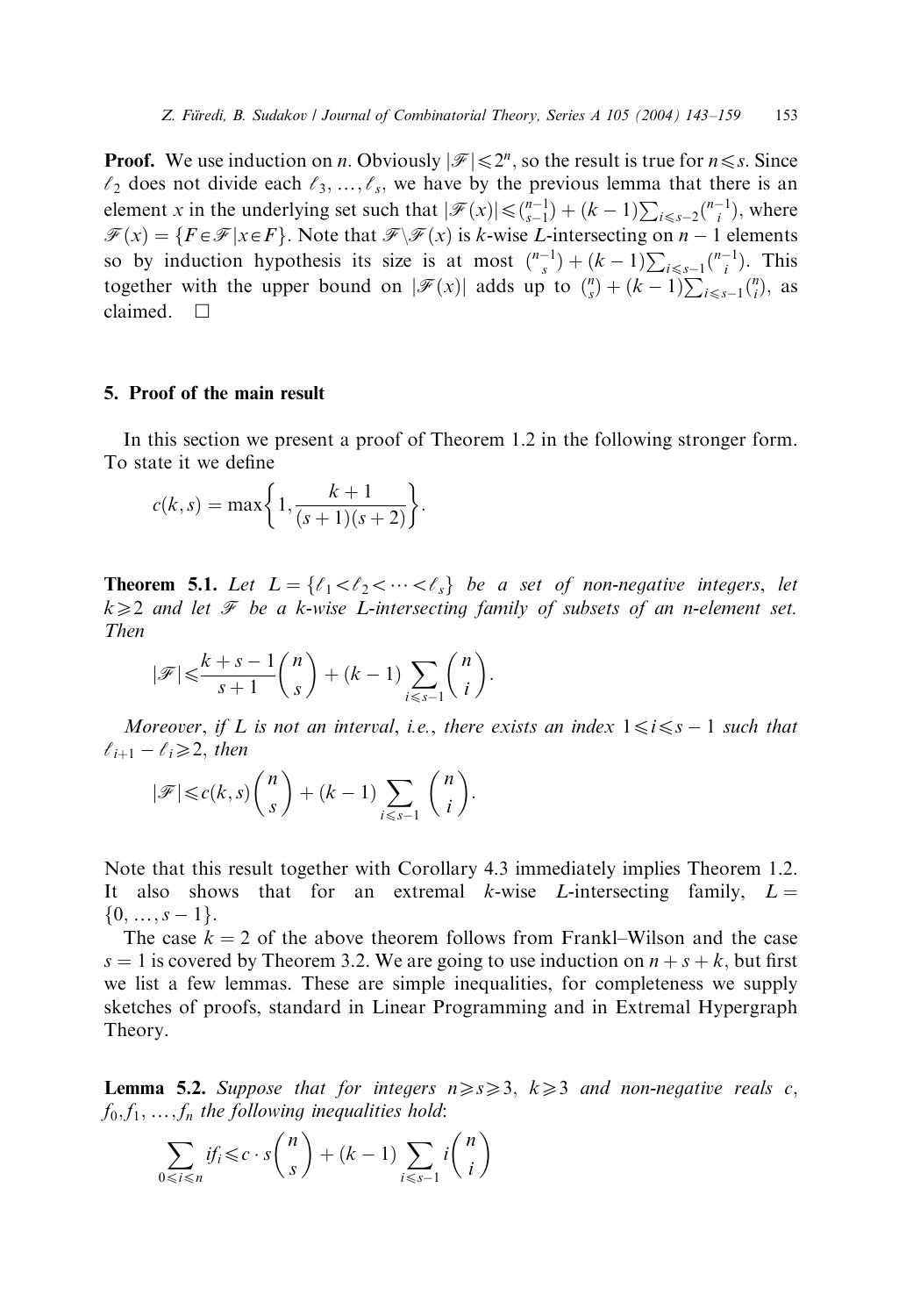154 Z. Füredi, B. Sudakov / Journal of Combinatorial Theory, Series A 105 (2004) 143-159

$$
f_i \leq (k-1) {n \choose i} \quad \text{for} \quad i \leq s-2
$$

$$
\sum_{i \leq s+1} f_i \leq (k-1) \sum_{i \leq s-1} {n \choose i}.
$$

Then

$$
\sum_{0 \le i \le n} f_i \le c \frac{s}{s+2} {n \choose s} + (k-1) \sum_{i \le s-1} {n \choose i}.
$$

**Proof.** Consider a vector  $f = (f_0, f_1, ..., f_n)$  which maximizes  $\sum f_i$  and has maximum number of 0 coordinates. For  $j>i>s+1$  we can replace the coordinates  $f_j$  and  $f_i$  by  $f_i - h$  and  $f_i + h$  if  $f_i \ge h > 0$ , without changing the sum. It is easy to see that by repeating this operation we can suppose that  $f_s = f_{s+1} = 0, f_{s+3} = \cdots = f_n = 0$ , and equality holds in all conditions. Then  $f_i = (k-1) {n \choose i}$  for  $i \leq s-1$ ,  $f_{s+2} = c \frac{s}{s+2} {n \choose s}$ which gives the assertion of the lemma.

The next two statements can be proved similarly to Lemma 5.2.

**Lemma 5.3.** Suppose that for integers  $n \geq s \geq 3$ ,  $s > t$ ,  $k \geq 3$  and non-negative reals  $f_0, f_1, \ldots, f_n$  the following inequalities hold:

$$
\sum_{0 \le i \le n} {i \choose s-t} f_i \le {s \choose s-t} {n \choose s} + (k-1) \sum_{i \le s-1} {i \choose s-t} {n \choose i}
$$
  

$$
f_i \le (k-1) {n \choose i} \text{ for } i \le s-1.
$$

Then

$$
\sum_{0 \le i \le n} f_i \le \binom{n}{s} + (k-1) \sum_{i \le s-1} \binom{n}{i}.
$$

**Lemma 5.4.** Suppose that for integers  $n \geq s \geq 3$ ,  $k \geq 3$  and non-negative reals  $f_0$ ,  $f_1, \ldots, f_n$  the following inequalities hold:

$$
\sum_{0 \le i \le n} {i \choose s-2} f_i \le \frac{k+1}{12} {s \choose 2} {n \choose s} + (k-1) \sum_{i \le s-1} {i \choose s-2} {n \choose i}
$$
  

$$
f_{s-1} + f_s + f_{s+1} \le (k-1) {n \choose s-1}
$$
  

$$
f_i \le (k-1) {n \choose i} \text{ for } i \le s-2.
$$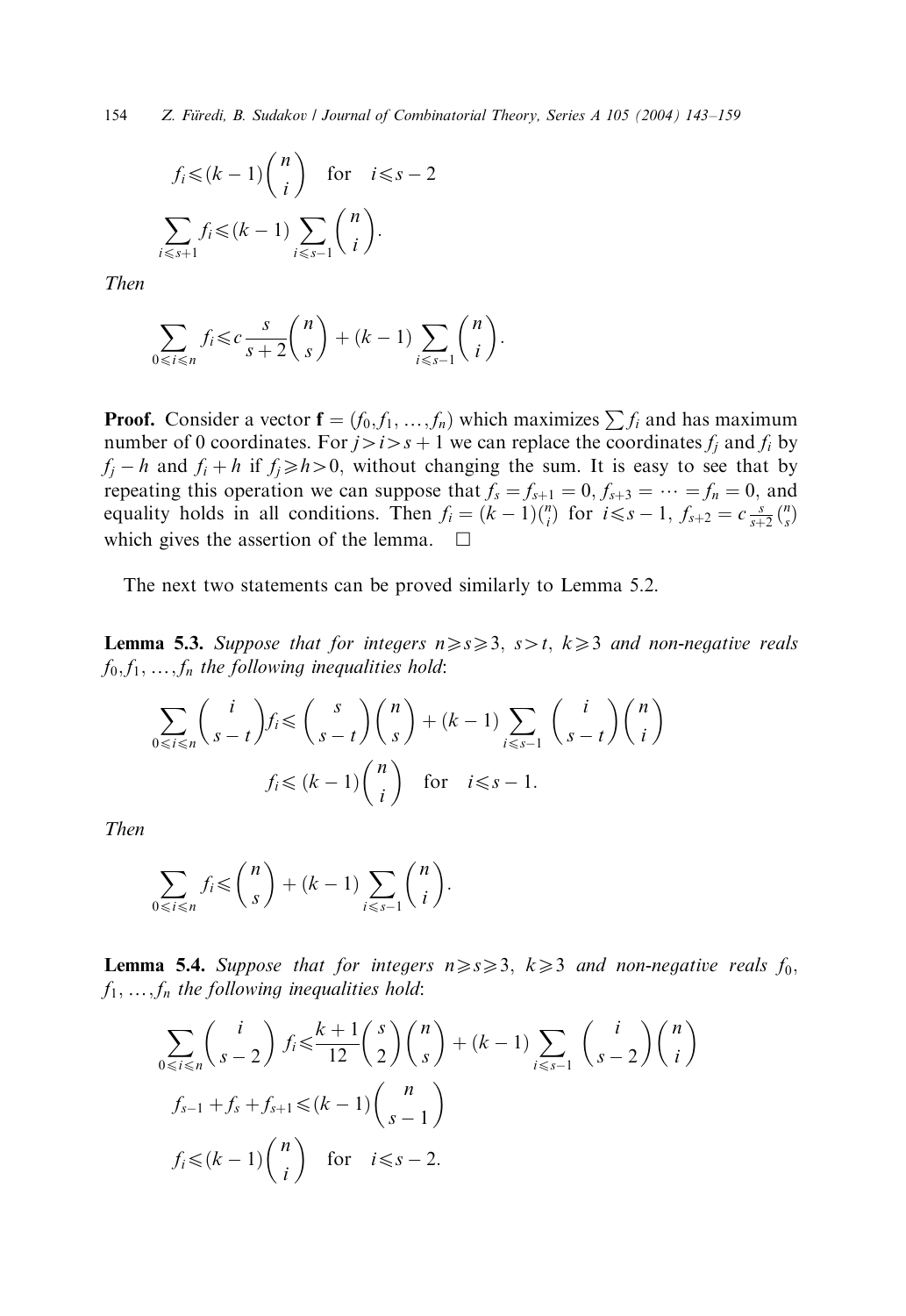Then

$$
\sum_{0 \le i \le n} f_i \le \frac{k+1}{(s+1)(s+2)} {n \choose s} + (k-1) \sum_{i \le s-1} {n \choose i}.
$$

:

**Lemma 5.5.** Let  $k, s \geq 3$  and suppose that  $\mathcal{F}_r$  is a family of r-element subsets of  $[n]$  such that no k of them have an intersection of size  $s - 1$ . Then

$$
|\mathscr{F}_s| \leqslant \frac{k-1}{s} {n \choose s-1},
$$
  

$$
|\mathscr{F}_{s+1}| \leqslant \frac{6(k-1)}{s(s+1)} {n \choose s-1}
$$

**Proof.** In the case of  $r = s$  each  $(s - 1)$ -subset of  $[n]$  can be contained in at most  $(k-1)$  members of  $\mathcal{F}_s$ . Then a double counting gives  $s \, | \mathcal{F}_s | \leq (k-1) {n \choose s-1}$  and we get the first formula.

In the case of  $r = s + 1$  let X be an  $(s - 2)$ -subset of  $[n]$  and consider  $\mathcal{F}_{s+1}[X] =$  $\{F\mid X|X\subset F\in\mathcal{F}_{s+1}\}$ . It is a 3-uniform system with the property that if an element is contained in at least k triples, then those triples contain another common element. This implies that each triple has an element of degree at most  $k - 1$ . Adding together the degrees of such vertices we obtain

$$
|\mathscr{F}_{s+1}[X]| \leq \sum_{\deg(y)\leq k-1} \deg_{\mathscr{F}_{s+1}[X]}(y) \leq (k-1) |[n]\setminus X|.
$$

Now a double counting gives

$$
|\mathscr{F}_{s+1}| \binom{s+1}{s-2} = \sum_{|X|=s-2} |\mathscr{F}_{s+1}[X]| \leq \binom{n}{s-2} (k-1)(n-s+2),
$$

which implies the second inequality in the lemma.  $\Box$ 

**Proof of Theorem 5.1.** We prove the theorem by induction on  $n + s + k$ . Since obviously  $|\mathcal{F}| \leq 2^n$ , the result is true for all  $n \leq s$ . The statement is also true for  $k = 2$ by Frankl–Wilson and the case  $s = 1$  is covered by Theorem 3.2. So from now on, assume that  $n>s$ ,  $k\geqslant3$  and  $s\geqslant2$ . Note also that by Corollary 4.2, more precisely by (1) we may suppose that  $\ell_1 = 0$  and by Eq. (2) we can also assume that L is not an interval, i.e.,  $\ell_{i+1} - \ell_i \geq 2$  for some *i*.

Let  $\mathcal F$  be a family of subsets of an *n*-element set satisfying the conditions of the theorem. Let x be an arbitrary element of the underlying set and  $\mathcal{F}(x) =$  ${F \in \mathcal{F} | x \in F}$ . If  $|\mathcal{F}(x)| \le c(k, s) {n-1 \choose s-1} + (k-1) \sum_{i \le s-2} {n-1 \choose i}$ , then we can use induction on *n*. Indeed,  $\mathcal{F}\backslash\mathcal{F}(x)$  is a *k*-wise *L*-intersecting family on *n* – 1 vertices so its size is at most  $c(k, s) \binom{n-1}{s} + (k-1) \sum_{i \leq s-1} \binom{n-1}{i}$ . This together with the upper bound for  $|\mathscr{F}(x)|$  adds up to  $c(k, s)\binom{n}{s} + (k-1)\sum_{i \leq s-1}\binom{n}{i}$ , as claimed. From now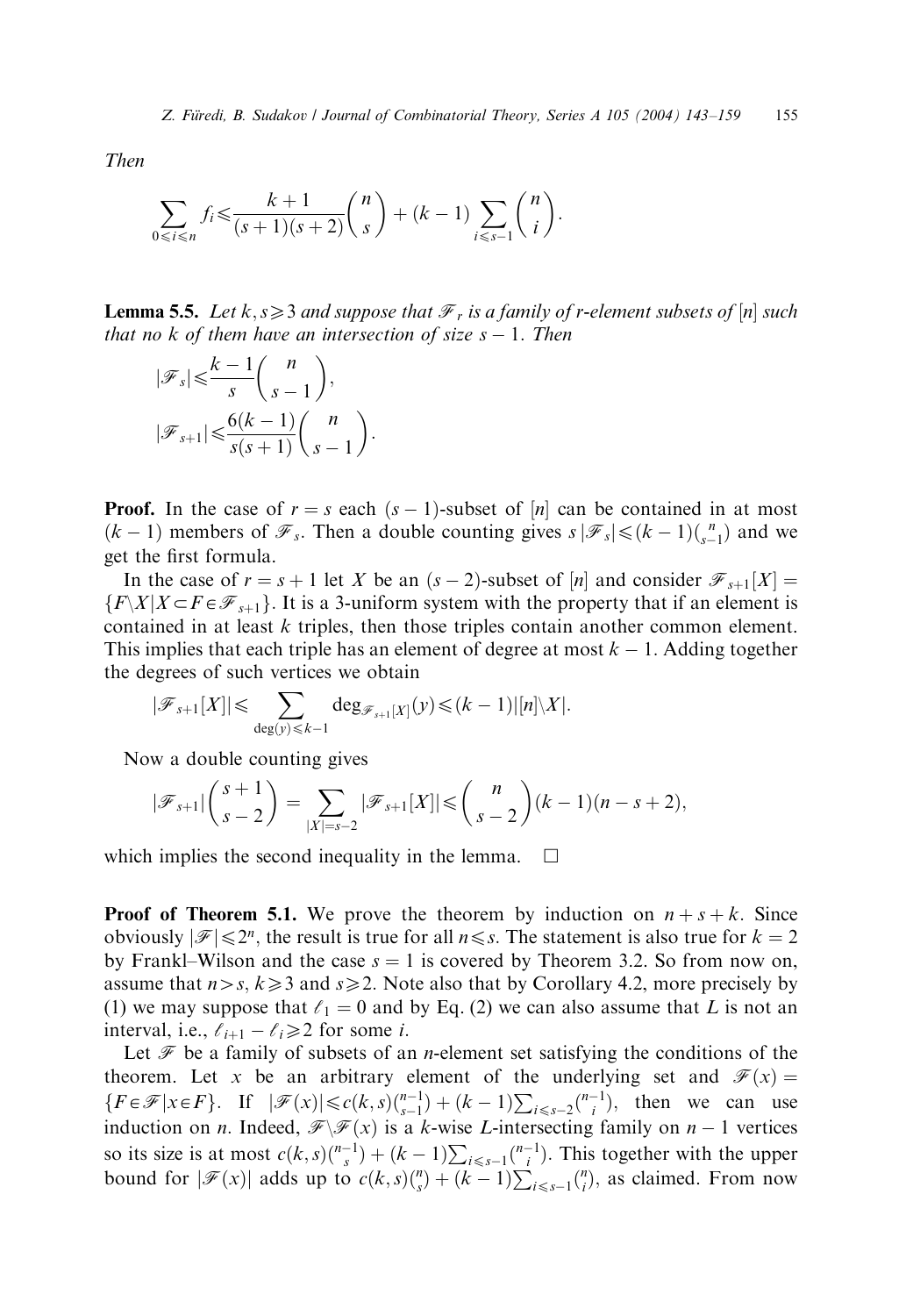156 Z. Füredi, B. Sudakov / Journal of Combinatorial Theory, Series A 105 (2004) 143-159

on, we may suppose that

$$
|\mathcal{F}(x)| > c(k,s) \binom{n-1}{s-1} + (k-1) \sum_{i \le s-2} \binom{n-1}{i}
$$
 (3)

holds for every vertex  $x \in [n]$ .

If  $\ell_2 \geq 2$ , then the last inequality together with Lemma 4.4 imply that

$$
|\mathscr{F}| \leq m_k \left( \frac{n}{\ell_2}, \left\{ 0, 1, \frac{\ell_3}{\ell_2}, \dots, \frac{\ell_s}{\ell_2} \right\} \right).
$$

So, using the induction hypothesis for  $n/\ell_2 \le n/2$  we get

$$
|\mathcal{F}| \leqslant \frac{k+s-1}{s+1} {n/2 \choose s} + (k-1) \sum_{i \leqslant s-1} {n/2 \choose i} \leqslant \frac{k+1}{(s+1)(s+2)} {n \choose s} + (k-1) \sum_{i \leqslant s-1} {n \choose i},
$$

as claimed. Here  $(k + s - 1)2^{-s} \le (k + 1)/(s + 2)$  holds since  $s \ge 2$ . Therefore we may suppose that  $\ell_2 = 1$ , and since L is not an interval we have that  $\ell_s \ge s \ge 3$ .

Next, note that for every vertex  $x \in [n]$  the family  $\mathcal{F}[x] = \{F \setminus \{x\} | x \in F \in \mathcal{F}\}\$ is k-wise  $\{0, \ell_3 - 1, \ldots, \ell_s - 1\}$ -intersecting on  $n - 1$  elements. Thus by induction hypothesis

$$
|\mathcal{F}(x)| = |\mathcal{F}[x]| \le c(k, s-1) \binom{n-1}{s-1} + (k-1) \sum_{i \le s-2} \binom{n-1}{i}.
$$
 (4)

Comparing this with (3) we get  $c(k, s - 1) > c(k, s) \ge 1$ . So from now on, we may suppose that  $c(k, s - 1) > 1$ , i.e.,  $k \geq s^2 + s - 1 \geq 11$ .

Let  $\mathcal{F}_i = \{F \in \mathcal{F} | |F| = i\}$  and let  $f_i = |\mathcal{F}_i|$ . Adding up (4) for every  $x \in [n]$  we obtain

$$
\sum_{i \leq n} \text{ if } i = \sum_{x \in [n]} |\mathscr{F}(x)| \leq c(k, s-1) s \binom{n}{s} + (k-1) \sum_{i \leq s-1} i \binom{n}{i}.
$$

If  $\ell_s \geq s+1$ , then  $\mathcal{F}_0 \cup \mathcal{F}_1 \cup \cdots \cup \mathcal{F}_{s+1}$  is a k-wise  $\{\ell_1,\ldots,\ell_{s-1}\}$ -intersecting system. Thus Theorem 1.1 implies that

$$
\sum_{i \leq s+1} f_i \leq (k-1) \sum_{i \leq s-1} \binom{n}{i}.
$$

In addition, clearly  $f_i \leq \binom{n}{i} \leq (k-1)\binom{n}{i}$  for all *i*. Therefore all three conditions of Lemma 5.2 hold with  $c = c(k, s - 1)$  and it implies that

$$
|\mathscr{F}| = \sum_{i \le n} f_i \le \frac{s}{s+2} c(k, s-1) \binom{n}{s} + (k-1) \sum_{i \le s-1} \binom{n}{i}.
$$

This is the desired upper bound, since  $c(k, s) \geq c(k, s - 1) \frac{s}{s+2}$ .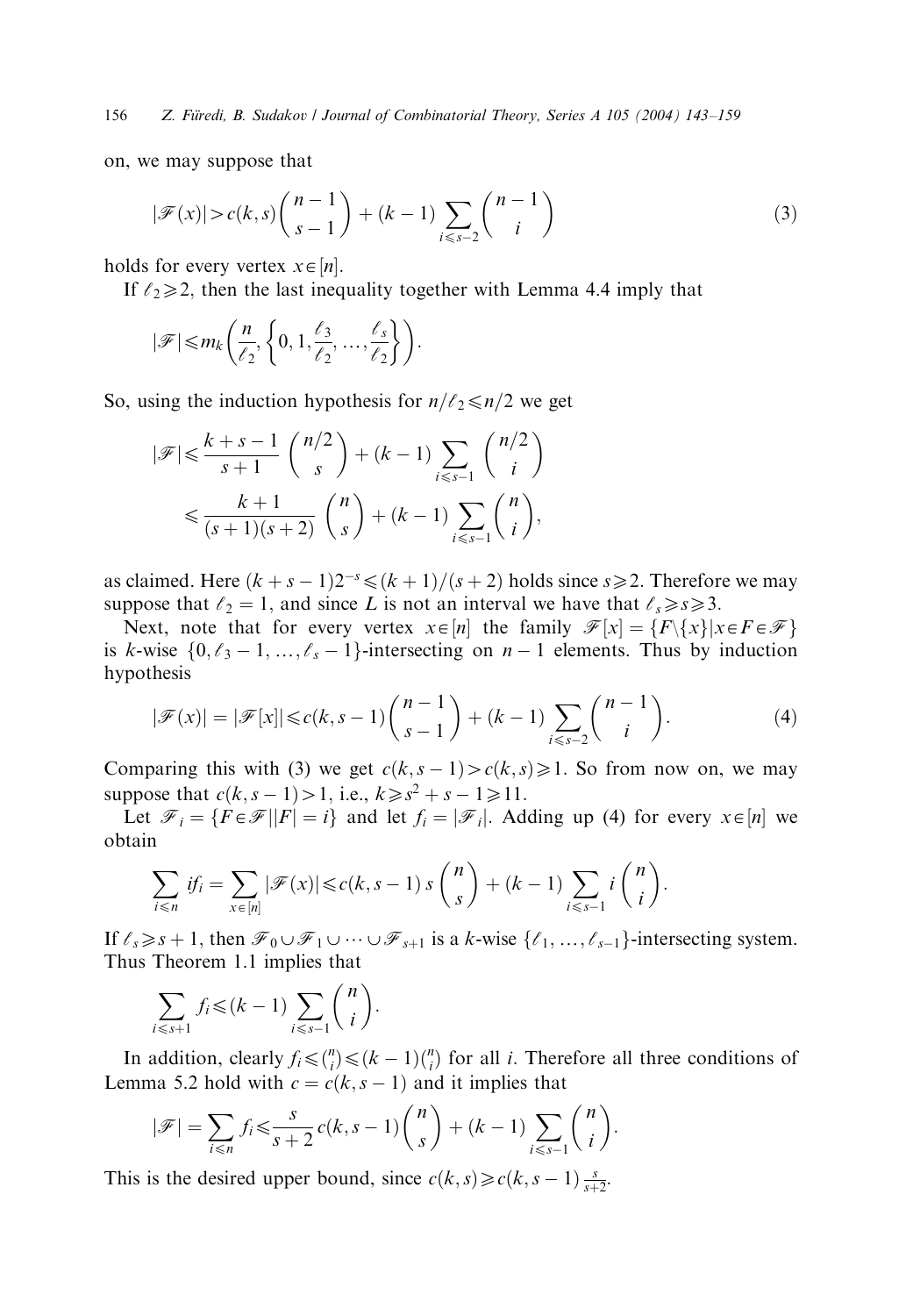Now it remains to consider the case  $\ell_s = s$ . Then there exists  $2 \le t \le s - 1$  such that  $L = \{0, 1, 2, ..., s - t, s - t + 2, ..., s - 1, s\}$ . First suppose that  $t > 2$ . Consider  $\mathcal{F}[X] = \{F\backslash X | X \subset F \in \mathcal{F}\}\$  where  $|X| = s - t$ . It is a k-wise  $\{0, 2, 3, ..., t\}$ -intersecting family. In this family  $\ell_2 > 1$ , and  $\ell_2$  does not divide each member of L', so Corollary 4.5 gives that

$$
|\mathscr{F}[X]| \leq {n-(s-t) \choose t}+(k-1)\sum_{i\leq t-1}{n-(s-t) \choose i}.
$$

Adding this up for all  $X$ , we obtain

$$
\sum_{i \le n} {i \choose s-t} f_i = \sum_{|X|=s-t} |\mathcal{F}[X]|
$$
\n
$$
\le {n \choose s-t} {n-(s-t) \choose t}
$$
\n
$$
+ (k-1) \sum_{j \le t-1} {n \choose s-t} {n-(s-t) \choose j}
$$
\n
$$
= {s \choose s-t} {n \choose s} + (k-1) \sum_{i \le s-1} {i \choose s-t} {n \choose i}.
$$

Then Lemma 5.3 leads to the desired upper bound for  $|\mathscr{F}| = \sum f_i$ .

Finally suppose that  $t = 2$ , i.e.,  $L = \{0, 1, 2, \ldots, s - 2, s\}$ . Let X be a set of size s – 2. Then  $\mathcal{F}[X]$  is k-wise  $\{0, 2\}$ -intersecting. Using the induction hypothesis for  $\mathcal{F}[X]$  and that  $k \ge 11$  one gets

$$
|\mathcal{F}[X]| \le \frac{k+1}{12} {n - (s-2) \choose 2} + (k-1) {n - (s-2) \choose 1} + (k-1) {n - (s-2) \choose 0}.
$$

Adding this up gives

$$
\sum_{i \le n} {i \choose s-2} f_i = \sum_{|X|=s-2} |\mathcal{F}[X]|
$$
  
\n
$$
\le \frac{k+1}{12} {n \choose s-2} {n - (s-2) \choose 2} + (k-1) \sum_{j \le 1} {n \choose s-2} {n - (s-2) \choose j}
$$
  
\n
$$
= \frac{k+1}{12} {s \choose 2} {n \choose s} + (k-1) \sum_{s-2 \le i \le s-1} {i \choose s-2} {n \choose i}.
$$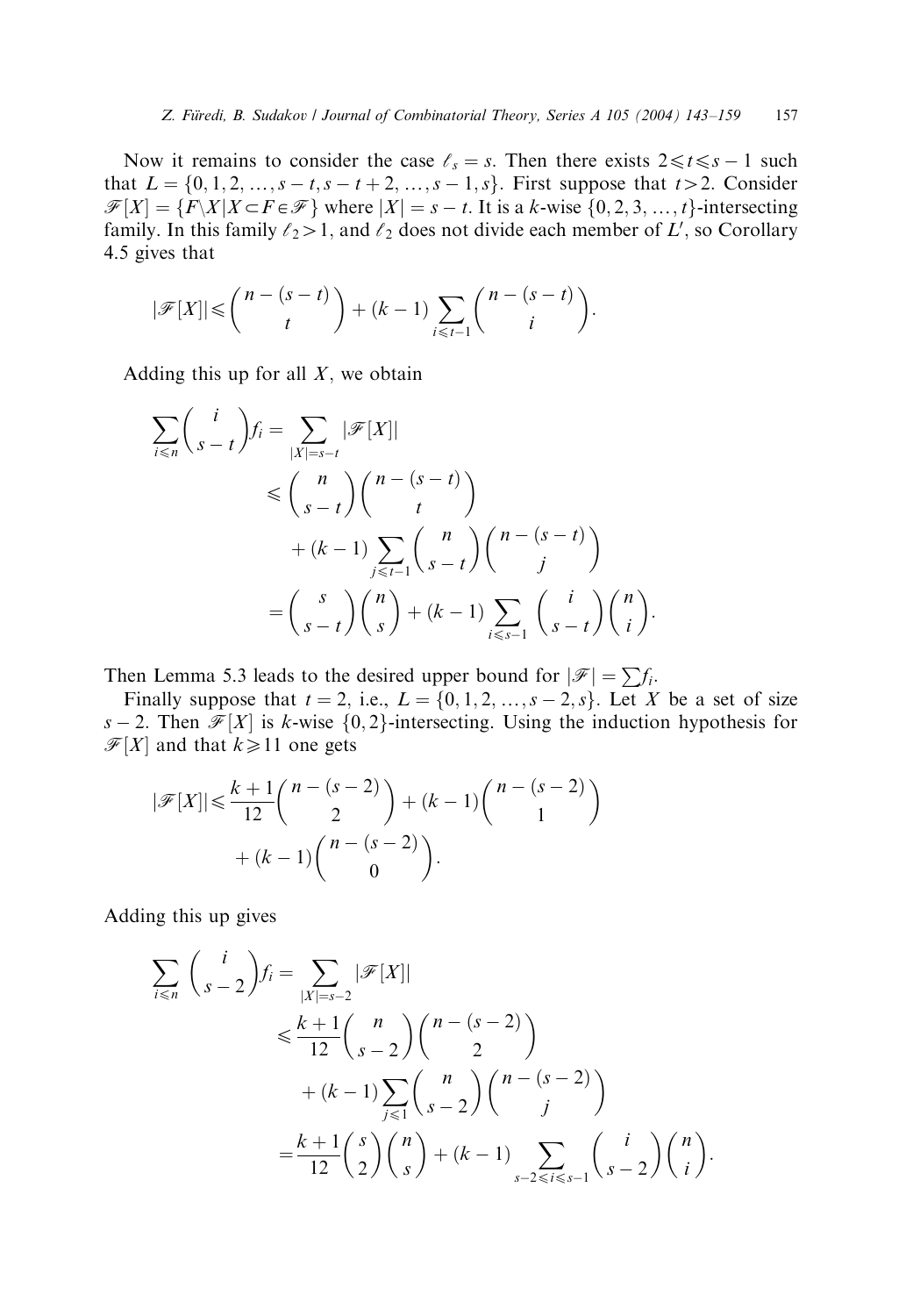Since  $s \geq 3$ ,  $k \geq 7$  and no k members of  $\mathcal F$  have intersection size  $s - 1$ , we can use Lemma 5.5 to deduce that

$$
f_{s-1} + f_s + f_{s+1} \leq \binom{n}{s-1} + \frac{k-1}{s} \binom{n}{s-1} + \frac{6(k-1)}{s(s+1)} \binom{n}{s-1}
$$

$$
\leq (k-1) \binom{n}{s-1}.
$$

Now all the three constraints of Lemma 5.4 hold, so it implies the desired upper bound for  $|\mathscr{F}| = \sum f_i$ , and completes the proof of the theorem.

## 6. Concluding remarks

Let  $L = \{ \ell_1 < \ell_2 < \cdots < \ell_s \}$  be a subset of non-negative integers of fixed size s. In this paper we have established an asymptotically tight bound on the maximum size of a k-wise L-intersecting family of subsets of an *n*-element set for all  $k \geq 2$  and  $s \geq 1$ . On the other hand, when a specific set  $L$  is given, it looks plausible that this bound can be improved. Here we have already some preliminary results in this direction. For example, we obtained better estimates when L is not an interval or when  $\ell_2$  $\ell_1 \geq 2$  and does not divide each  $\ell_i - \ell_1$ . But these results form only the tip of the iceberg, and one definitely needs more insight and new ideas to deal with the general question of estimating  $m_k(n, L)$  for various sets L.

We think that our  $c(k, s)$  is not too far from the best possible, in the sense that there might be infinitely many L such that  $\liminf m_k(n,L) {n \choose s}^{-1} / k \ge s^{-C}$  for some  $C \ge 2$ . However, only very few exact results are known, e.g., it was proved in [\[5\]](#page-16-0) that  $\limsup m_2(n, \{0, 1, 3\}) {n \choose 3}^{-1} = 1/28.$ 

Another interesting question that we know little about, is what happens if, in addition to being  $k$ -wise L-intersecting, we assume that our family is uniform. Using our results one can obtain correct asymptotics for the maximum size of such set systems for all  $k\geq 3$ . Indeed, let  $\mathcal F$  be a uniform k-wise L-intersecting family on n elements and let  $|L| = s$ . If  $L = \{0, 1, ..., s - 1\}$  then, using the proof of Lemma 2.1 together with the uniformity of  $\mathscr{F}$ , we can easily get that  $|\mathscr{F}| \leq \max\{1, \frac{k-1}{s+1}\} \cdot {n \choose s}$ . Moreover, since  $\frac{k-1}{s+1} > \frac{k+1}{(s+1)(s+2)}$ , the proof of Corollary 4.2 together with Theorem 5.1 implies that even for a general set  $L$  of size  $s$ 

$$
|\mathscr{F}| \le \max\left\{1, \frac{k-1}{s+1}\right\} \cdot \binom{n}{s} + (k-1) \sum_{i \le s-1} \binom{n}{i}.
$$

On the other hand, the construction in Lemma 2.2 can be used to show that this bound is asymptotically best possible and there exist uniform k-wise  $\{0, ..., s - 1\}$ intersecting families of size at least  $\max\{1, \frac{k-1}{s+1}(1-s/n)\} \cdot {n \choose s}$ . Still, it would be interesting to obtain precise results on the maximum size of uniform k-wise Lintersecting set systems for  $k \geq 3$ . In particular, if  $k - 1 \leq s + 1$  it seems plausible that the maximum is  $\binom{n}{s}$ .